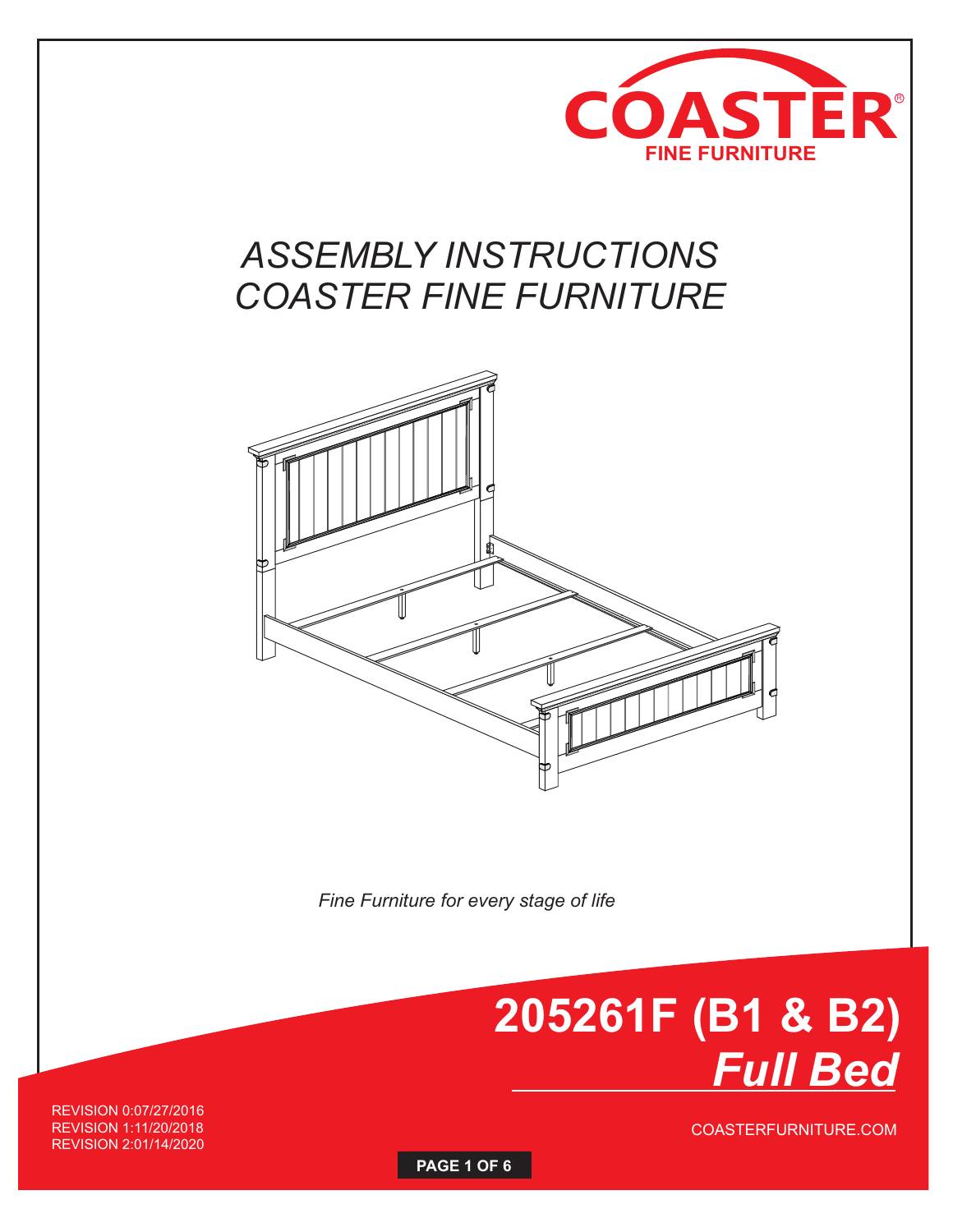### ITEM: **205261F (B1 & B2) ASSEMBLY INSTRUCTIONS**



#### **ASSEMBLY TIPS:**

- 1. Remove hardware from box and sort by size.
- 2. Please check to see that all hardware and parts are present prior to start of assembly.
- 3. Please follow attached instructions in the same sequence as numbered to assure fast & easy assembly.



### **WARNING!**

1. Don't attempt to repair or modify parts that are broken or defective. Please contact the store immediately.

2. This product is for home use only and not intended for commercial establishments.





20 MINUTES

### **PARTS IDENTIFICATION**

| <b>B1</b>    | (BOX 1)                                                        |                              |      |
|--------------|----------------------------------------------------------------|------------------------------|------|
| A            | <b>HEADBOARD PANEL</b>                                         |                              | 1PC  |
| $\mathbf B$  | <b>RIGHT HEADBOARD LEG</b>                                     | $\bullet$ $\qquad$ $\bullet$ | 1PC  |
| $\mathbf{C}$ | <b>LEFT HEADBOARD LEG</b>                                      | $\bullet$ $\qquad$ $\bullet$ | 1PC  |
| D            | <b>WOOD CLEAT</b>                                              |                              | 2PCS |
| Е            | <b>FOOTBOARD</b>                                               |                              | 1PC  |
|              | <b>B2 (BOX 2)</b>                                              |                              | 2PCS |
| F            | <b>BED RAIL</b>                                                |                              |      |
| G            | <b>BED SLAT</b>                                                | F                            | 4PCS |
| н            | <b>BED SLAT SUPPORT WITH</b><br><b>LEVELER</b>                 |                              | 4PCS |
| <b>HB</b>    | 205261F (B1)<br><b>FROM BOX 1</b><br><b>HEADBOARD COMPLETE</b> |                              | 1PC  |
| Е            | 205261F (B1)<br><b>FROM BOX 1</b><br><b>FOOTBOARD</b>          |                              | 1PC  |
|              |                                                                |                              |      |

**PAGE 2 OF 6 COASTERFURNITURE.COM**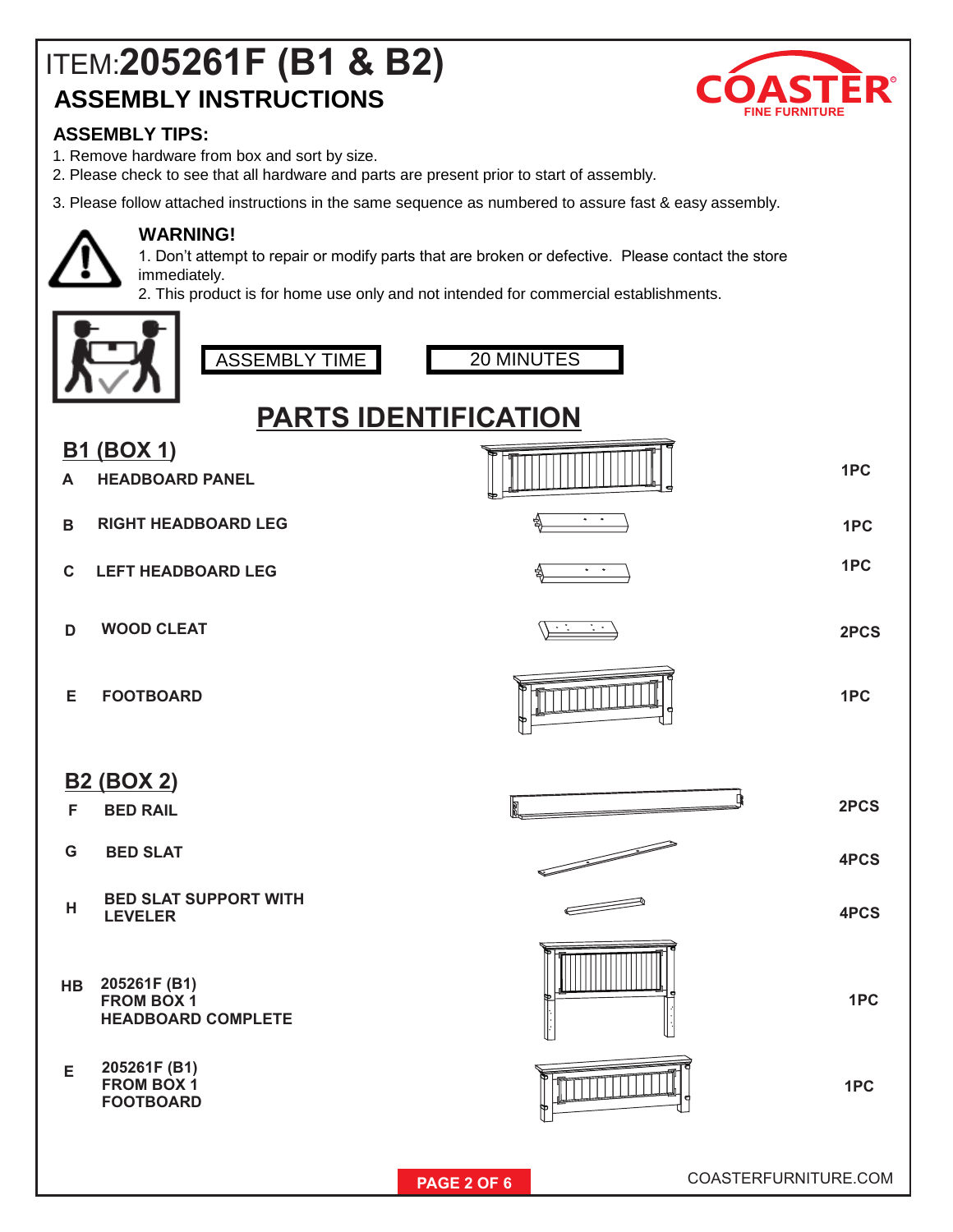### **ASSEMBLY INSTRUCTIONS** ITEM: **205261F (B1 & B2)**



#### **ASSEMBLY TIPS:**

- 1. Remove hardware from box and sort by size.
- 2. Please check to see that all hardware and parts are present prior to start of assembly.
- 3. Please follow attached instructions in the same sequence as numbered to assure fast & easy assembly.



#### **WARNING!**

1. Don't attempt to repair or modify parts that are broken or defective. Please contact the store immediately.

2. This product is for home use only and not intended for commercial establishments.

### **HARDWARE IDENTIFICATION**

**Z-B2 (BOX 2) - HARDWARE PACK IS LOCATED IN 205261F (B2)** 

| 1                       | <b>LONG BOLT</b><br>(M6 x 40mm - RBW)          | $\left  \frac{1}{2} \right  \left  \frac{1}{2} \right  \left  \frac{1}{2} \right  \left  \frac{1}{2} \right  \left  \frac{1}{2} \right  \left  \frac{1}{2} \right  \left  \frac{1}{2} \right  \left  \frac{1}{2} \right  \left  \frac{1}{2} \right  \left  \frac{1}{2} \right  \left  \frac{1}{2} \right  \left  \frac{1}{2} \right  \left  \frac{1}{2} \right  \left  \frac{1}{2} \right  \left  \frac{1}{2} \right  \left  \frac{1}{2} \right  \left  \frac{1}{2} \right$ | 16PCS |
|-------------------------|------------------------------------------------|-----------------------------------------------------------------------------------------------------------------------------------------------------------------------------------------------------------------------------------------------------------------------------------------------------------------------------------------------------------------------------------------------------------------------------------------------------------------------------|-------|
| $\overline{2}$          | <b>SHORT BOLT</b><br>(M8 x 20mm - RBW)         | $\frac{1}{2}$ ( $\frac{1}{2}$ ) $\frac{1}{2}$ ( $\frac{1}{2}$ ) $\frac{1}{2}$ ( $\frac{1}{2}$ ) $\frac{1}{2}$ ( $\frac{1}{2}$ ) $\frac{1}{2}$                                                                                                                                                                                                                                                                                                                               | 8PCS  |
| 3                       | <b>BIG FLAT WASHER</b><br>(5/16" x 22mm - RBW) |                                                                                                                                                                                                                                                                                                                                                                                                                                                                             | 8PCS  |
| $\overline{\mathbf{4}}$ | <b>SMALL FLAT WASHER</b><br>(M6 x 13mm - RBW)  |                                                                                                                                                                                                                                                                                                                                                                                                                                                                             | 12PCS |
| 5                       | <b>LOCK WASHER</b><br>(M6 x 13mm - RBW)        | G                                                                                                                                                                                                                                                                                                                                                                                                                                                                           | 12PCS |
| $6\phantom{1}6$         | <b>FLAT HEAD SCREW</b><br>(M4 x 30mm - RBW)    | H                                                                                                                                                                                                                                                                                                                                                                                                                                                                           | 8PCS  |
| $\overline{7}$          | <b>SMALL ALLEN WRENCH</b><br>(M4 x 58mm-BLK)   |                                                                                                                                                                                                                                                                                                                                                                                                                                                                             | 1PC   |
| 8                       | <b>BIG ALLEN WRENCH</b><br>(M5 x 67mm-BLK)     |                                                                                                                                                                                                                                                                                                                                                                                                                                                                             | 1PC   |
|                         |                                                |                                                                                                                                                                                                                                                                                                                                                                                                                                                                             |       |
|                         |                                                |                                                                                                                                                                                                                                                                                                                                                                                                                                                                             |       |
|                         |                                                |                                                                                                                                                                                                                                                                                                                                                                                                                                                                             |       |

#### **NOTE :**

**Phillips head screw driver is required in the assembly process; however, manufacturer does not provide this item.** 

**PAGE 3 OF 6 COASTERFURNITURE.COM**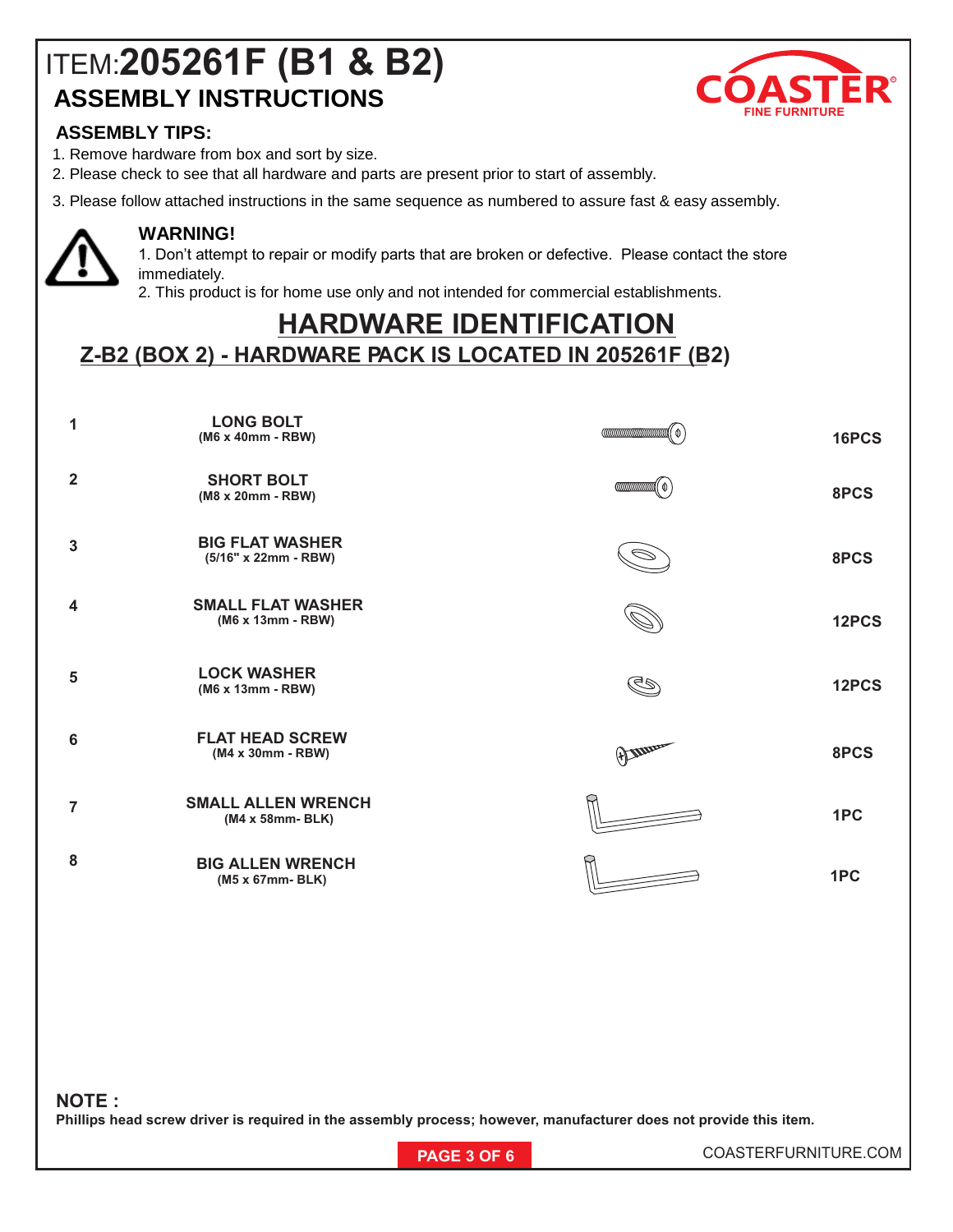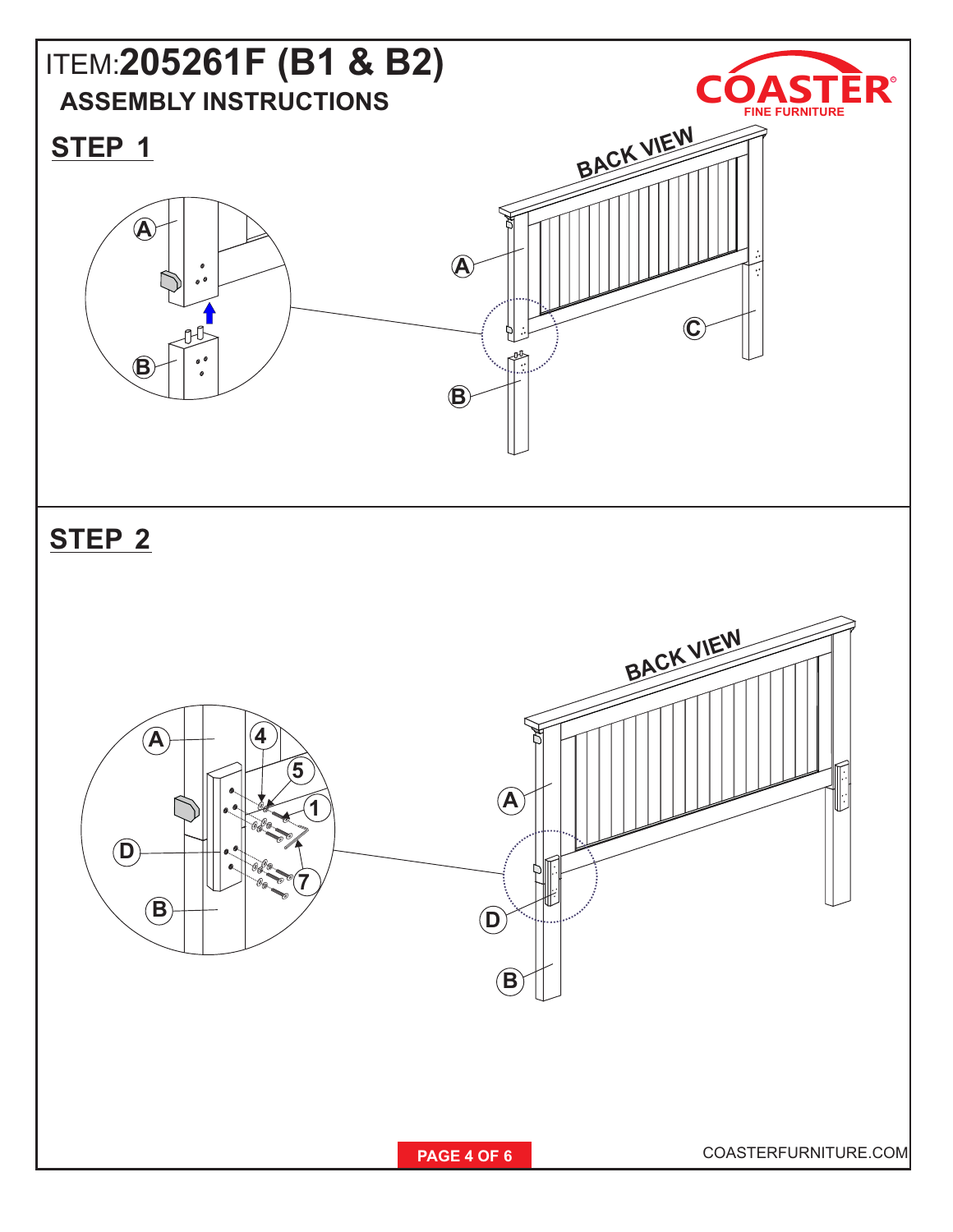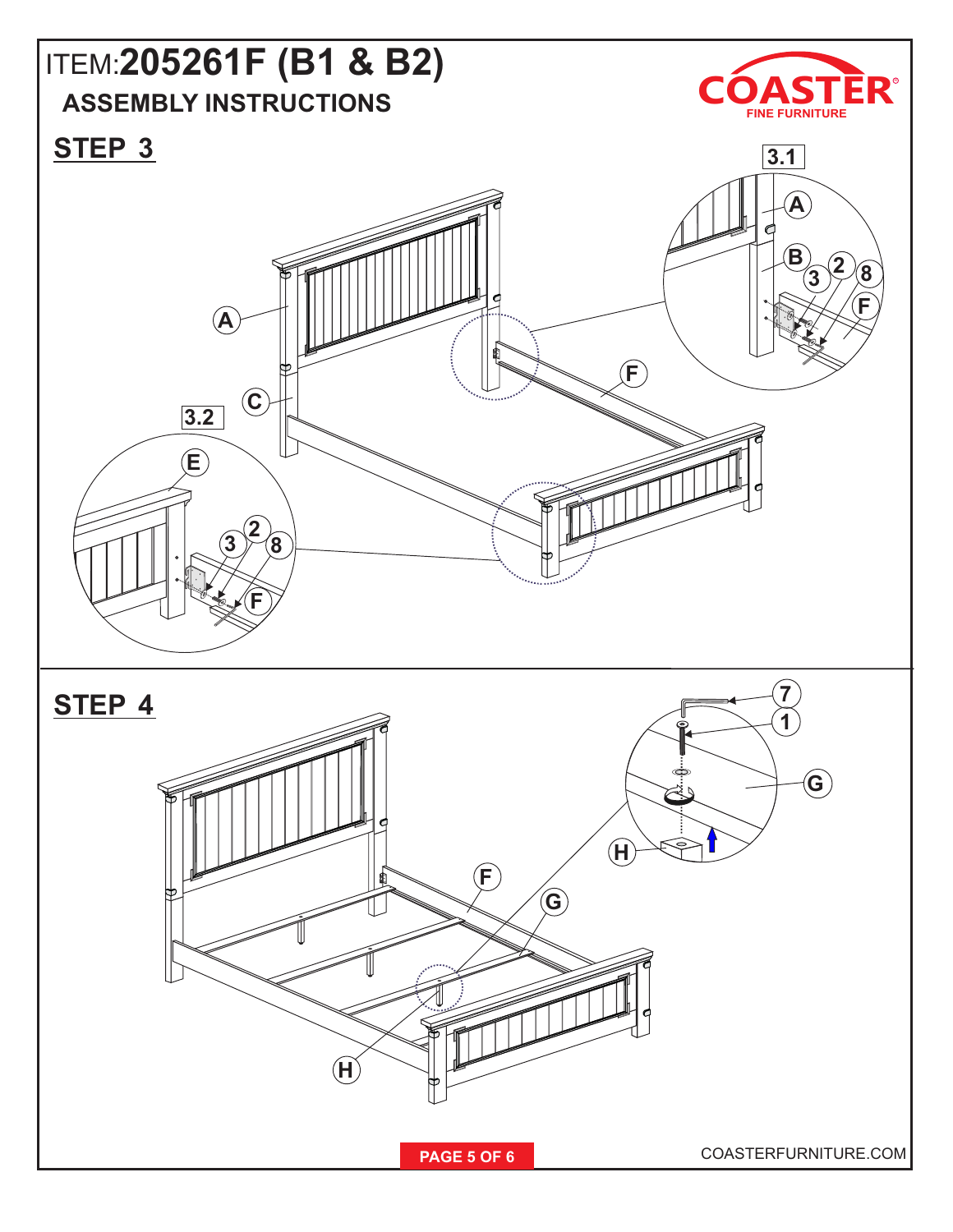